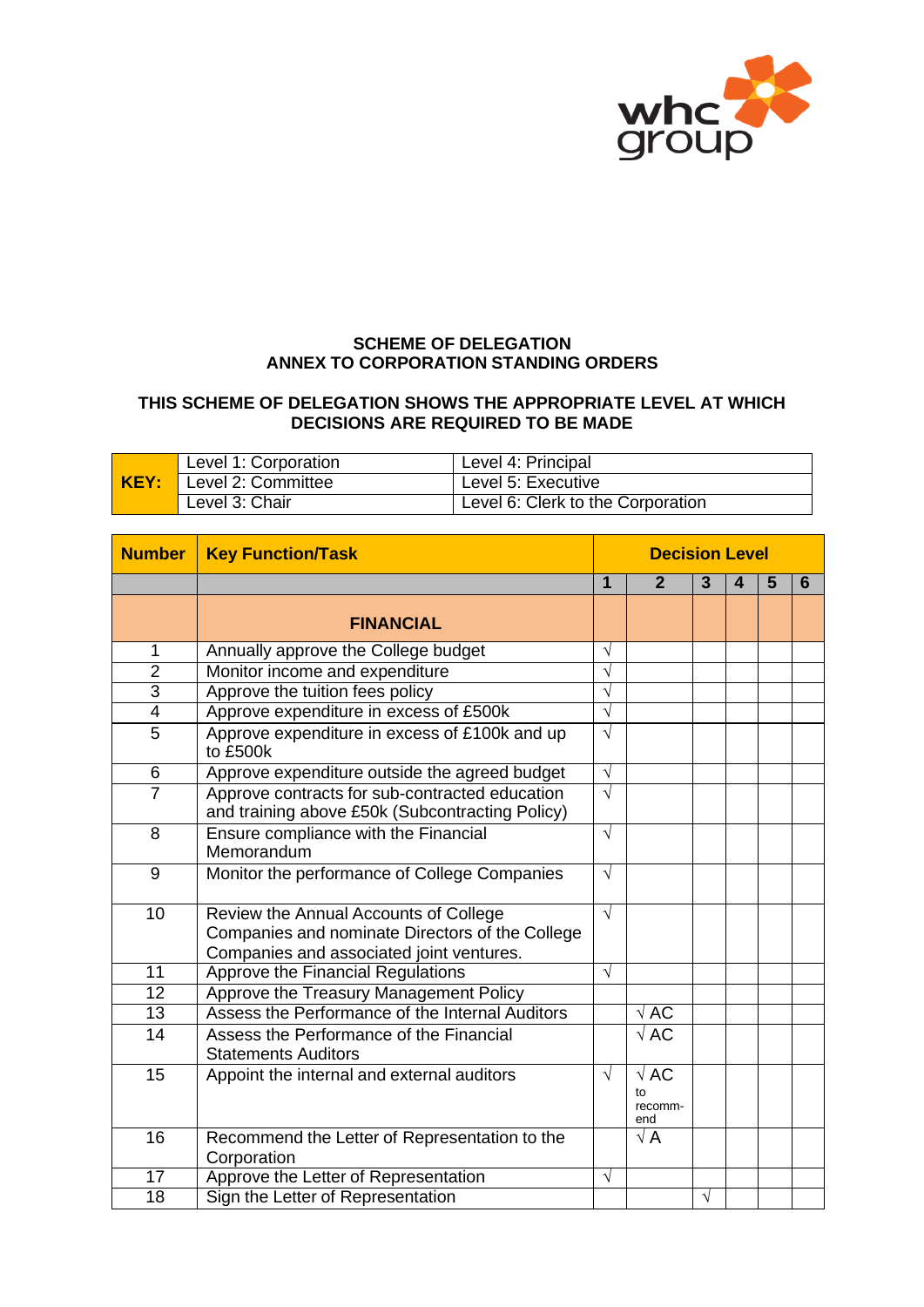

| 19   | for signature                                               | Recommend the College's Financial Statements |    |  |  |  |  |  |
|------|-------------------------------------------------------------|----------------------------------------------|----|--|--|--|--|--|
| 20   | Approve the College's Financial Statements for<br>signature |                                              | اد |  |  |  |  |  |
| 21   |                                                             | Sign off the College's Financial Statements  |    |  |  |  |  |  |
|      | Level 1: Corporation                                        | Level 4: Principal                           |    |  |  |  |  |  |
| KEY: | Level 2: Committee                                          | Level 5: Executive                           |    |  |  |  |  |  |
|      | Level 3: Chair                                              | Level 6: Clerk to the Corporation            |    |  |  |  |  |  |

| <b>Number</b>   | <b>Key Function/Task</b>                                                                                                             | <b>Decision Level</b> |                |                |            |                |   |
|-----------------|--------------------------------------------------------------------------------------------------------------------------------------|-----------------------|----------------|----------------|------------|----------------|---|
|                 |                                                                                                                                      | $\overline{1}$        | $\overline{2}$ | $\overline{3}$ | 4          | $5\phantom{1}$ | 6 |
|                 | <b>HUMAN RESOURCES</b>                                                                                                               |                       |                |                |            |                |   |
| 22              | Appoint the Principal and other Senior Post<br><b>Holders</b>                                                                        | $\sqrt{ }$            |                |                |            |                |   |
| 23              | Approve a framework for the salaries and<br>conditions of service of all staff within the College                                    | $\sqrt{}$             |                |                |            |                |   |
| $\overline{24}$ | Determine staffing levels                                                                                                            |                       |                |                | $\sqrt{}$  |                |   |
| 25<br>26        | Appoint teaching staff } [Recruitment & Selection<br>Appoint support staff } Policy for Staff]                                       |                       |                |                | $\sqrt{ }$ | $\sqrt{ }$     |   |
| $\overline{27}$ | Review salary structure                                                                                                              |                       |                |                | $\sqrt{}$  |                |   |
| 28              | Annually appraise the Principal (by the Chair) and<br>other Senior Post Holders (by the Principal, then<br>shared with the Chair)    |                       |                | $\sqrt{ }$     | $\sqrt{ }$ |                |   |
| 29              | Annually appraise all staff and determine the level<br>of annual pay awards (Performance Development<br><b>Review Procedures)</b>    |                       |                |                | $\sqrt{ }$ |                |   |
| 30              | Formulate disciplinary, capability and<br>performance review policices (Staff Capability and<br><b>Disciplinary Procedures)</b>      |                       |                |                |            | $\sqrt{ }$     |   |
| 31              | Dismissal/suspension of the Principal/other<br><b>Senior Post Holders</b>                                                            | $\sqrt{ }$            |                |                |            |                |   |
| $\overline{32}$ | Dismiss and suspend staff (Redundancy Policy)                                                                                        | $\sqrt{}$             |                |                | $\sqrt{ }$ | $\sqrt{ }$     |   |
|                 | <b>CURRICULUM</b>                                                                                                                    |                       |                |                |            |                |   |
| 33              | Approve the Self-Assessment Report (SAR)                                                                                             | $\sqrt{}$             |                |                |            |                |   |
| $\overline{34}$ | Formulate a Quality Improvement Plan (QIP)                                                                                           |                       |                |                | $\sqrt{ }$ |                |   |
| 35              | Monitor performance against the QIP                                                                                                  | $\sqrt{}$             |                |                |            |                |   |
| 36              | Develop and monitor the Post-Inspection Action<br>Plan (PIAP)                                                                        | $\sqrt{}$             |                |                |            |                |   |
| 37              | Monitor the standards of teaching and learning                                                                                       | $\sqrt{ }$            |                |                |            |                |   |
| 38              | Monitor success, retention, achievement and                                                                                          | $\sqrt{}$             |                |                |            |                |   |
|                 | attendance rates                                                                                                                     |                       |                |                |            |                |   |
|                 | <b>ESTATES &amp; FACILITIES, HEALTH &amp; SAFETY,</b><br><b>SAFEGUARDING AND EQUALITY &amp;</b><br><b>DIVERSITY, RISK MANAGEMENT</b> |                       |                |                |            |                |   |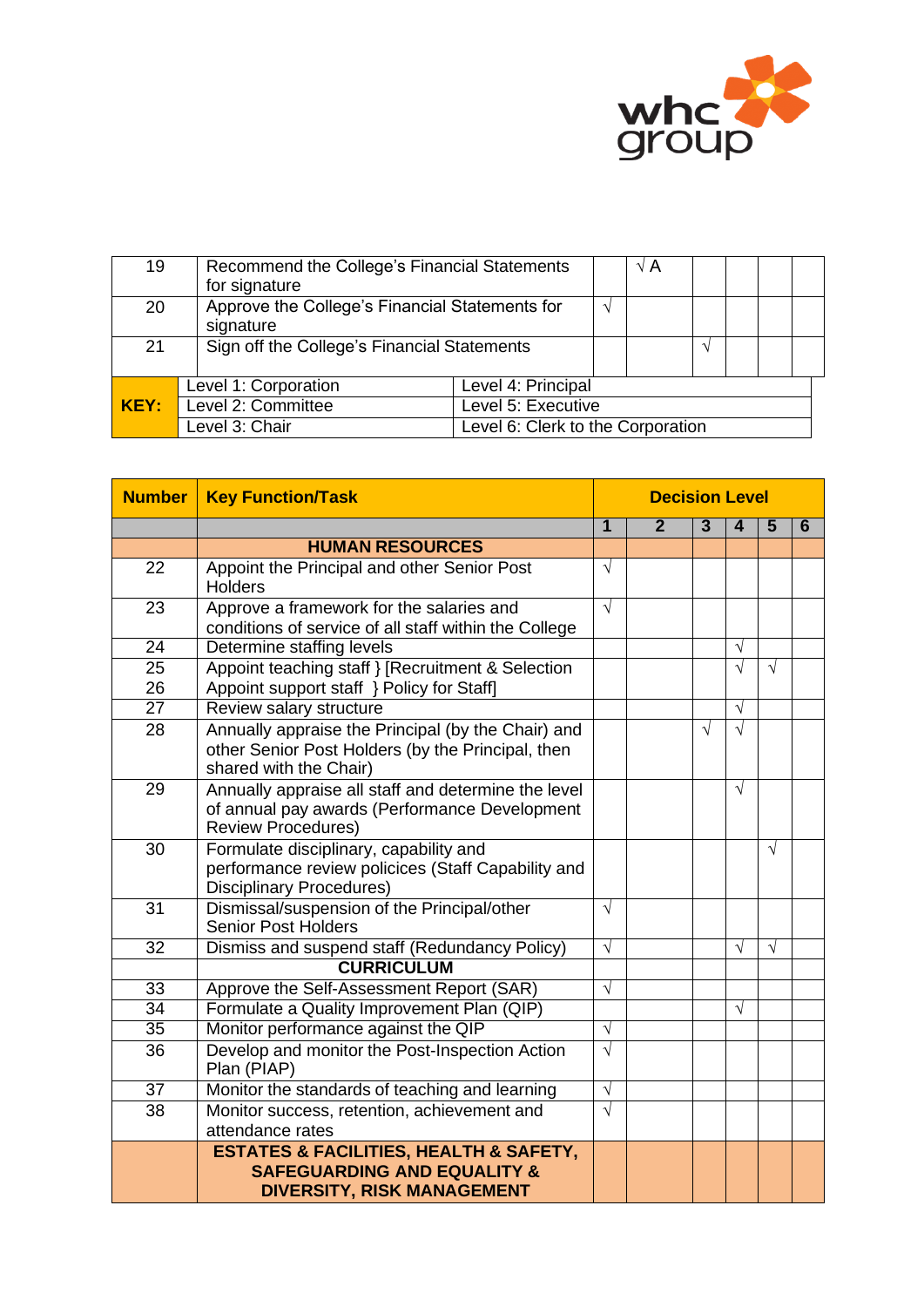

| 39 | Approve the Estates Strategy                    | V          |                    |               |               |  |
|----|-------------------------------------------------|------------|--------------------|---------------|---------------|--|
| 40 | Insurance and personal liability                |            |                    |               | $\sqrt{ }$    |  |
| 41 | Maintain the buildings, including developing a  |            |                    |               | V             |  |
|    | properly funded maintenance plan                |            |                    |               |               |  |
| 42 | Approve a Health and Safety Policy              | $\sqrt{ }$ |                    |               |               |  |
| 43 | Ensure compliance with regulations              | V          |                    | $\sqrt{ }$    |               |  |
| 44 | Approve the annual report on Health & Safety    | $\sqrt{ }$ |                    |               |               |  |
| 45 | Approve the Safeguarding for All Policy         | $\sqrt{ }$ |                    |               |               |  |
| 46 | Approve the Annual Report on Safeguarding       | $\sqrt{ }$ |                    |               |               |  |
| 47 | Monitor Safeguarding including Safe Recruitment |            |                    |               | $\mathcal{N}$ |  |
| 48 | Monitor the Safeguarding, E&D and Prevent       | $\sqrt{ }$ |                    | ٦             | اد            |  |
|    | <b>Action Plan</b>                              |            |                    |               |               |  |
| 49 | Formulate and update the Corporate Risk         |            |                    | $\mathcal{L}$ | N             |  |
|    | Register                                        |            |                    |               |               |  |
| 50 | Monitor the Corporate Risk Register             | V          | $\sqrt{\text{AC}}$ |               |               |  |

| <b>KEY:</b> | Level 1: Corporation | Level 4: Principal                |
|-------------|----------------------|-----------------------------------|
|             | Level 2: Committee   | Level 5: Executive                |
|             | Level 3: Chair       | Level 6: Clerk to the Corporation |

| <b>Number</b> | <b>Key Function/Task</b>                                                                                                                                                                                                                     | <b>Decision Level</b> |                      |   |            |   |            |
|---------------|----------------------------------------------------------------------------------------------------------------------------------------------------------------------------------------------------------------------------------------------|-----------------------|----------------------|---|------------|---|------------|
|               |                                                                                                                                                                                                                                              | 1                     | $\mathbf{2}$         | 3 |            | 5 | 6          |
|               | <b>GOVERNANCE</b>                                                                                                                                                                                                                            |                       |                      |   |            |   |            |
| 51            | Provide appropriate assurance monitoring/<br>reporting on the adequacy and effectiveness of<br>the College's systems of internal control, its<br>arrangements for risk management/ control and<br>governance processes, and for ensuring VFM |                       | √A                   |   |            |   |            |
| 52            | Annually review the Instrument and Articles of<br>Government, the Standing Orders and the terms<br>of reference of Committees                                                                                                                |                       |                      |   |            |   | $\sqrt{}$  |
| 53            | Modify or revoke any amendments to the I&A, the<br>Standing Orders and the terms of reference of the<br>Committees                                                                                                                           | $\sqrt{ }$            |                      |   |            |   |            |
| 54            | Appoint the Chair and Vice Chair of Corporation                                                                                                                                                                                              | $\sqrt{}$             |                      |   |            |   |            |
| 55            | Appoint or remove members of the Corporation                                                                                                                                                                                                 | $\sqrt{}$             |                      |   |            |   |            |
| 56            | Hold special meetings as determined by the<br>Corporation                                                                                                                                                                                    | $\sqrt{ }$            |                      |   |            |   |            |
| 57            | Establish and maintain a Register of Interests                                                                                                                                                                                               |                       |                      |   |            |   | V          |
| 58            | Act as Chief Accounting Officer                                                                                                                                                                                                              |                       |                      |   | $\sqrt{ }$ |   |            |
| 59            | Monitor the College's KPIs                                                                                                                                                                                                                   | $\sqrt{ }$            |                      |   |            |   |            |
| 60            | Advise on the appointment of members                                                                                                                                                                                                         | $\sqrt{}$             | $\sqrt{\text{S& G}}$ |   |            |   | $\sqrt{ }$ |
| 61            | Advise on the skills profile of the Board                                                                                                                                                                                                    | $\sqrt{}$             | $\sqrt{\text{S& G}}$ |   |            |   | $\sqrt{}$  |